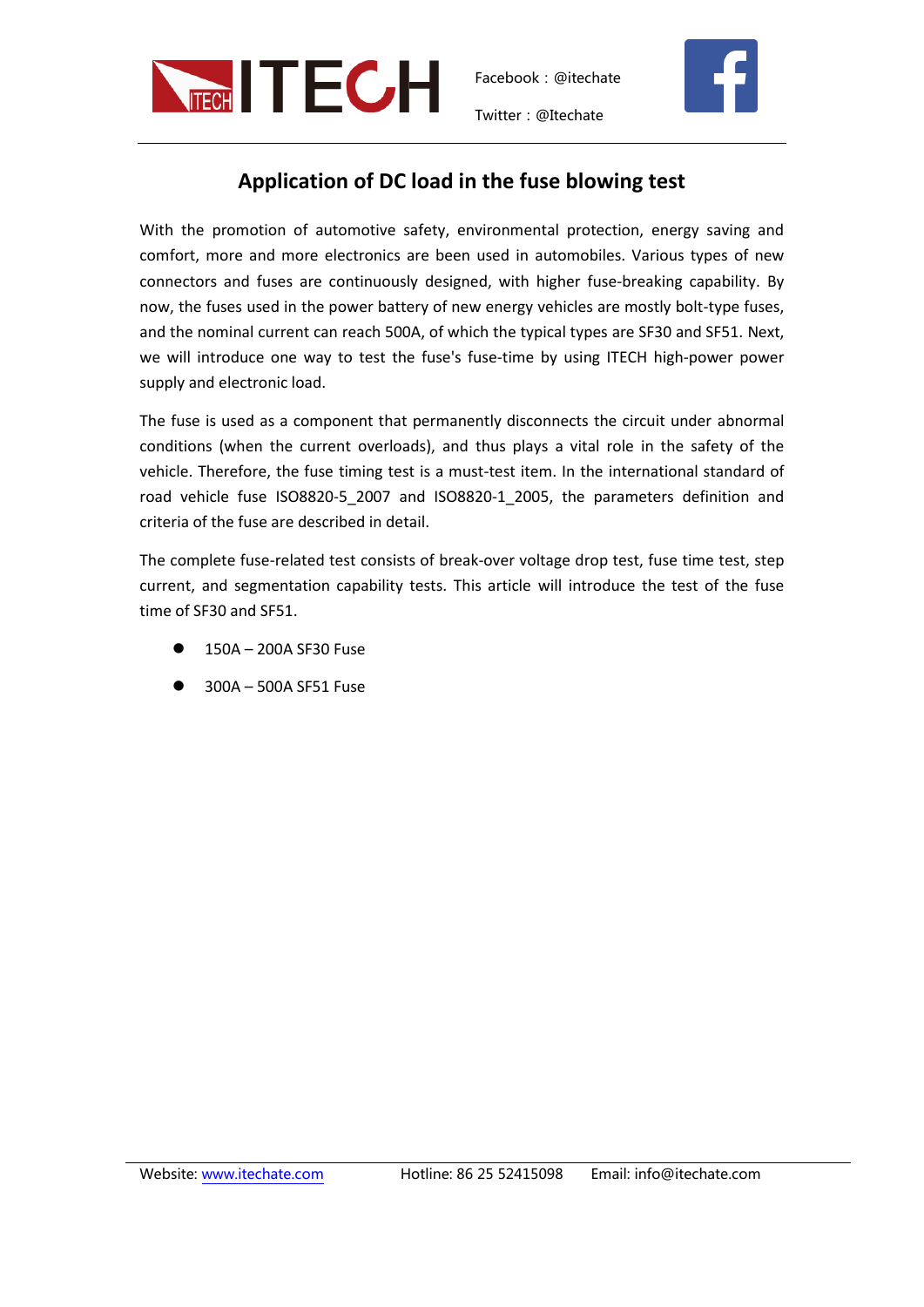



Twitter:@Itechate



## **Fusing time test requirements:**

The following figure is taken from the ISO 8820-1\_2007 international standard for the SF30 and SF51 fuse test, the fuse time needs to be tested with the overload current from  $1.1\text{I}_\text{R}$ ~6.0I<sub>R</sub> range, when the overload current is higher, the faster the fuse time. With a 500A fuse,  $6I_R$  means the overload current is 3000A, and the fuse time is measured under this condition.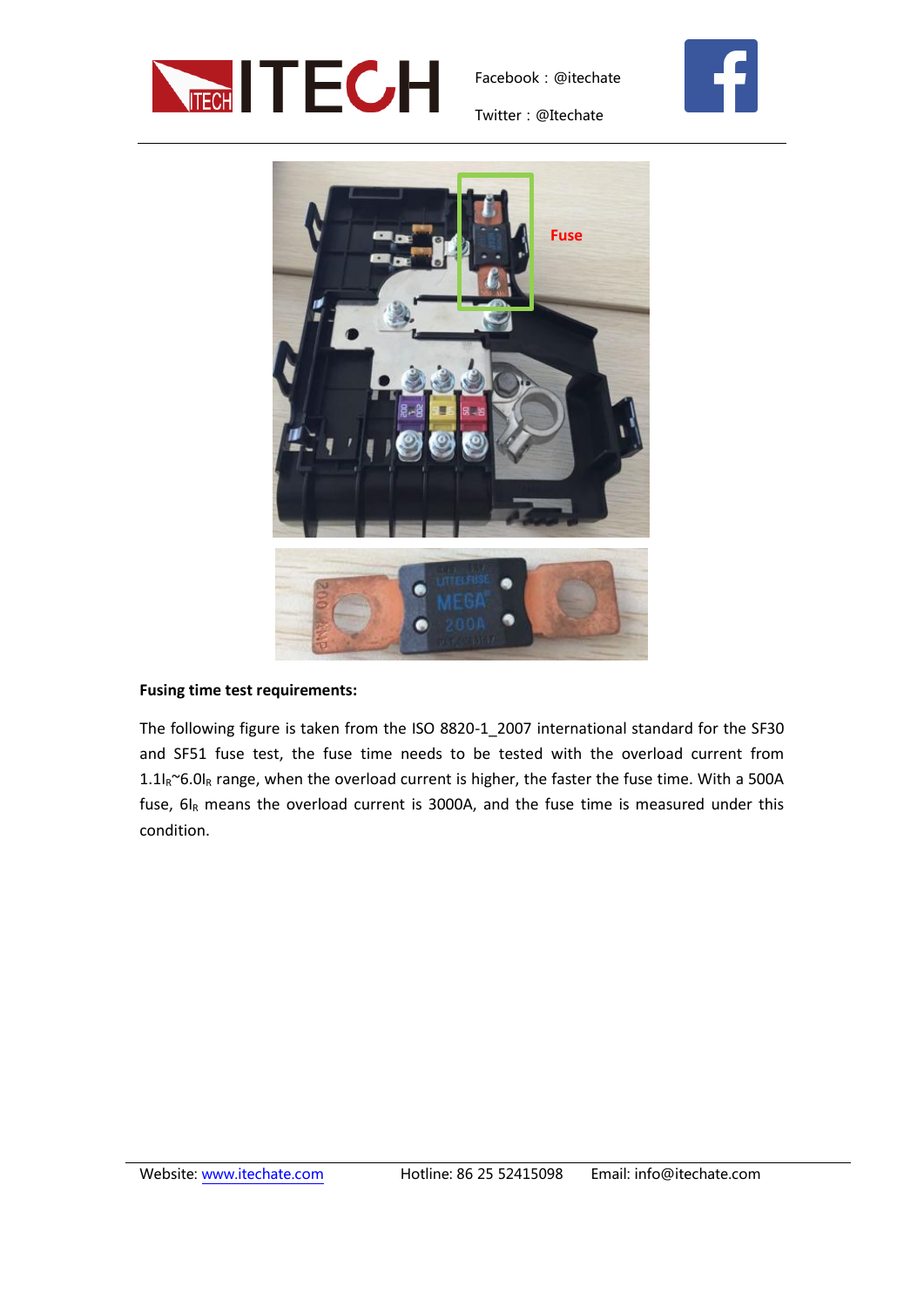



Twitter:@Itechate

Figure 5 Fusing time

|                           | <b>Operating times</b><br>s |                          |                   |                          |                          |                                |                          |                          |  |  |  |
|---------------------------|-----------------------------|--------------------------|-------------------|--------------------------|--------------------------|--------------------------------|--------------------------|--------------------------|--|--|--|
| <b>Test currents</b>      |                             |                          | SF 30             | SF 51                    |                          |                                |                          |                          |  |  |  |
|                           | 30 A  125 A                 |                          | 150 A., 200 A     |                          | 80 A  250 A              |                                | 300 A., 500 A            |                          |  |  |  |
|                           | min.                        | max.                     | min.              | max.                     | min.                     | max.                           | min.                     | max.                     |  |  |  |
| $0,75\,I_{\rm R}$         | ط                           | $\overline{\phantom{0}}$ | 360 000           | œ                        | $\overline{\phantom{a}}$ | $\qquad \qquad \longleftarrow$ | 14 400                   | ö6                       |  |  |  |
| $I_{R}$                   | 360 000                     | so.                      | -                 | $\overline{\phantom{a}}$ | 14 400                   | SO-                            | $\frac{1}{2}$            | $-$                      |  |  |  |
| $1, 1 \nvert_{R}$         | 14 400                      | 46                       | and in            | Î,                       | -                        | L                              | $-$                      | $-$                      |  |  |  |
| $1,35 I_R$                | $\overline{\phantom{a}}$    |                          | $\frac{1}{2}$     | $-1$                     | 120                      | 1800                           | $\overline{\phantom{a}}$ | ---                      |  |  |  |
| 1.5 <sub>R</sub>          | 90                          | 3600                     | —                 | $\overline{\phantom{a}}$ | نت                       | $\overline{\phantom{a}}$       | $\frac{1}{2}$            | $\overline{\phantom{a}}$ |  |  |  |
| $2.0 \, I_R$              | 3                           | 100                      | 1                 | 15                       | $\mathbf{1}$             | 15                             | 1                        | 15                       |  |  |  |
| $3,0\ \textit{lp}$        | 0,3                         | 3                        | -                 | some in                  | $\equiv$                 |                                | mons.                    | -                        |  |  |  |
| 3,5/ <sub>H</sub>         | $-$                         | -                        | 0,3               | 5                        | 0,3                      | 5                              | 0, 6                     | 5                        |  |  |  |
| $5,0\ I_R$                | 0,1                         | 1                        | $\longrightarrow$ | -                        | -                        | $\overline{\phantom{a}}$       | $\overline{\phantom{a}}$ | $\overline{\phantom{a}}$ |  |  |  |
| $6.0 \, I_R$ <sup>a</sup> | -                           | -                        | 0,1               | $\ddot{\phantom{1}}$     | 0,1                      | 1                              | 0,1                      | 1                        |  |  |  |

Remarks a Do not aply to >= 350A b No definition, means '-'

## **Fusing time test solution:**

For the test of the melting time of 3000A, the most advanced electronic load matching power supply solution can form the basic test framework. However, there are still some difficulties that need to be conquered, such as: (1) Fusing time testing requires an additional oscilloscope, which is expensive, and cost a lot more if the fall time of current other than voltage needs to be tested according to the standard. (2) In the aspect of hardware, there are not many professional instrument manufacturers that can meet both power supply and electronic load at 3000A, many manufacturers use adjustable resistors to realize, but the operation will be very cumbersome. (3) Lack of professional testing software. (4) In the premise of 3000A power supply and load, and feasible plan, whether or not the size of the instruments is particularly bulky, this is a concern for any laboratory staff.

In view of the above difficulties, ITECH be backed by powerful hardware and firmware functions, had already made breakthroughs and provided 3000A fusing time system to lots of famous fuse manufacturer's laboratories.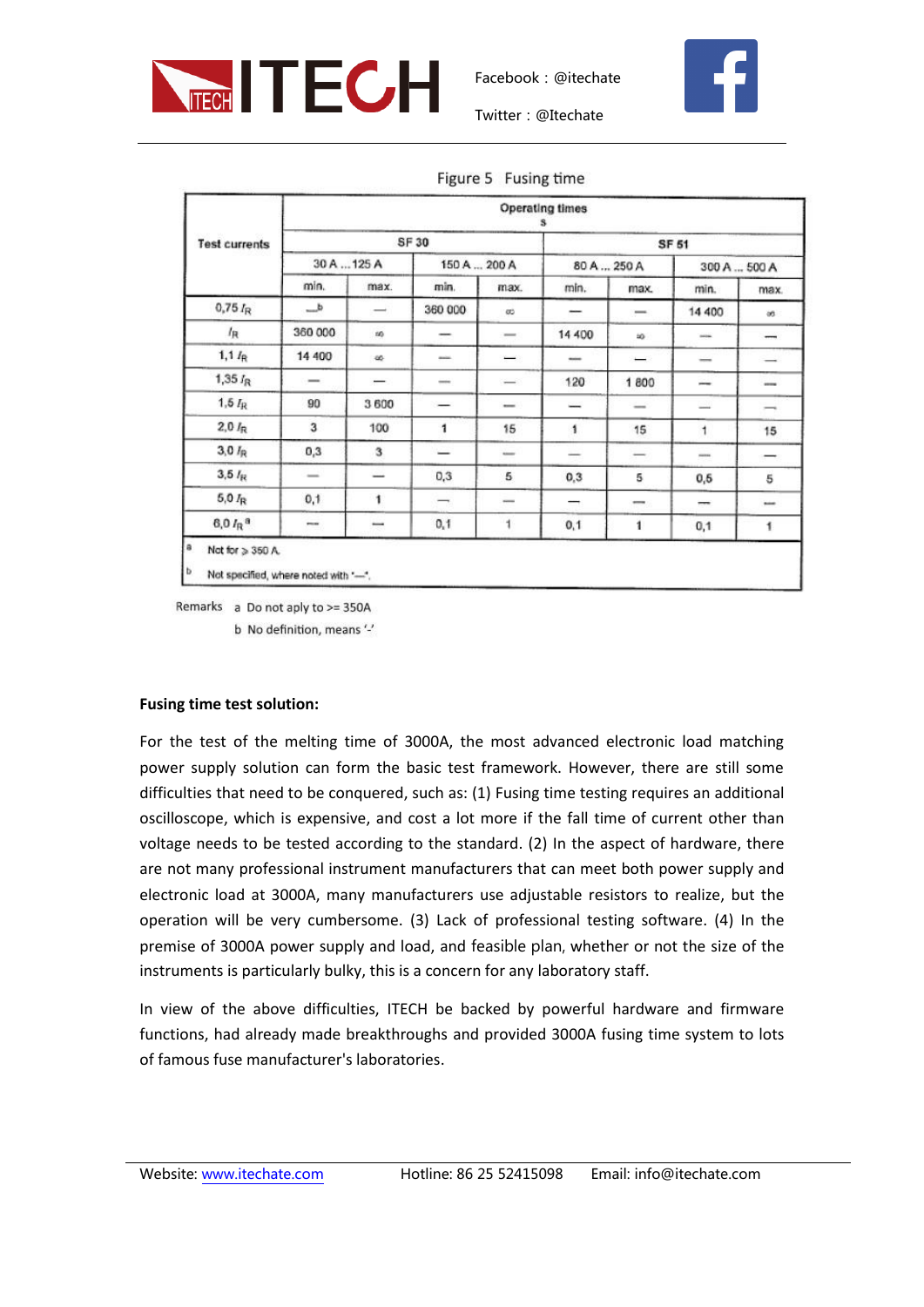



Twitter:@Itechate



Fig 1. Fusing Time Test System

Advantages of ITECH fusing time test system:

(1) Fig 2. Shows the waveform of current, the fusing time is the duration of the current dropping from C to E point (Positive pulse width time), and time measurement accuracy can be comparable to a high-accuracy oscilloscope.



Fig 2. Waveforms of Voltage or Current

Time measurement should be fulfilled by sending commands. For example, testing the rising and falling time of voltage from 1V to 8V and the current from 1A to 5A, the following commands can be sent:

SYSTem: REMote

FUNCtion CURRent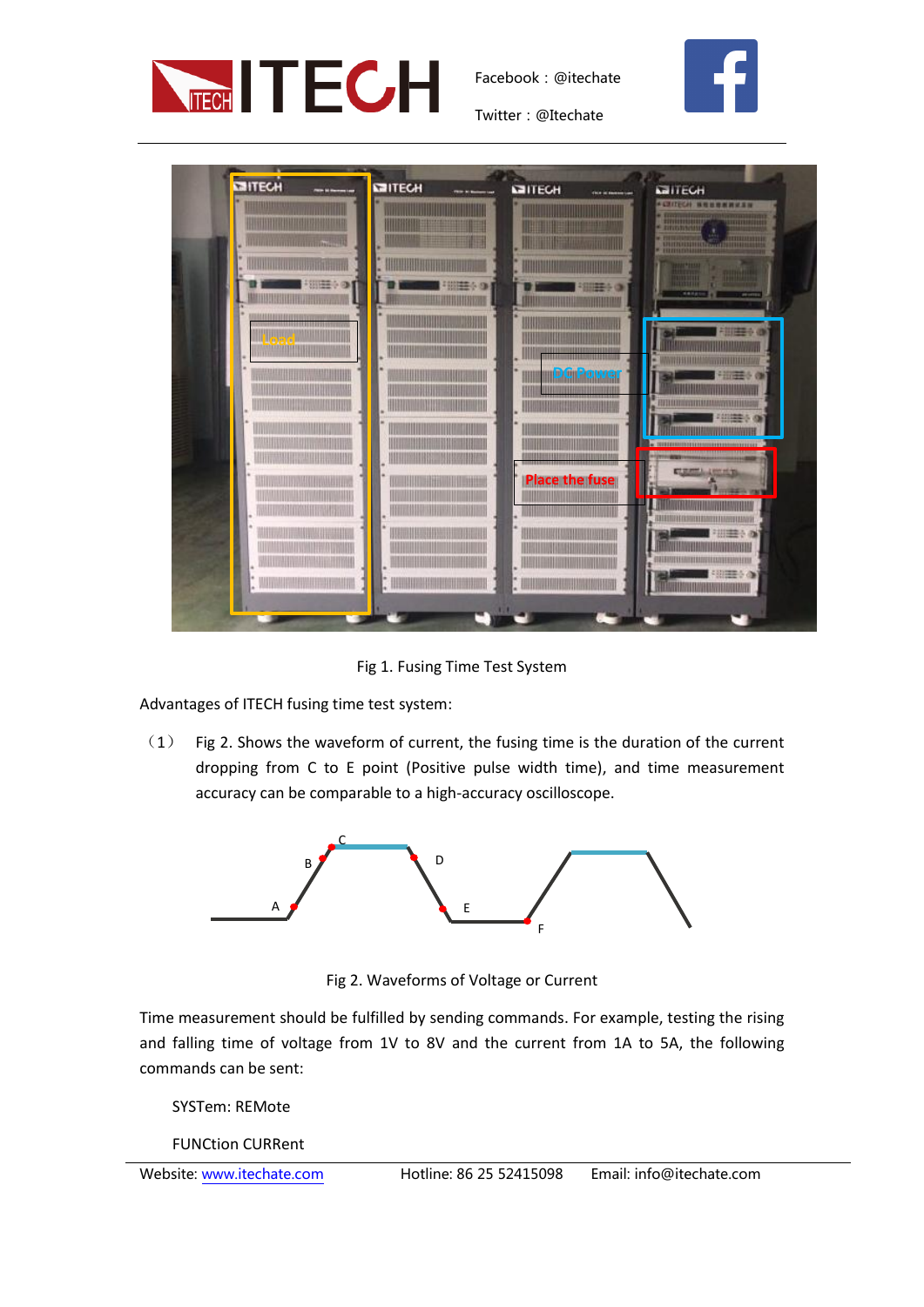



Twitter:@Itechate

CURRent 6 SENSe: TIME: VOLTage1 1 SENSe: TIME: VOLTage2 8 SENSe: TIME: CURRent1 1 SENSe: TIME: CURRent2 5 INPut 1 SENSe: TIME: VOLTage: UP? SENSe: TIME: VOLTage: DOWN? SENSe: TIME: CURRent: UP? SENSe: TIME: CURRent: DOWN?

IT8900A/E series load comes with time measurement function, with accuracy comparable with oscilloscope.



Fig 3. Time Measurement Comparison between IT8900A and oscilloscope

- (2) In the fusing test solution, the maximum power of electronic load IT8900A can reach up to 384 kW and the power supply IT6000 series is only 3U high with 15 kW output, greatly reducing the size of the entire system.
- (3) Professional PC software, which can measure and record the fusing time under different current rates, can help draw the fusing waveform.

## **Fuse Test**

This test item mainly tests the fuse blown time at different rate currents.

Configuration parameters